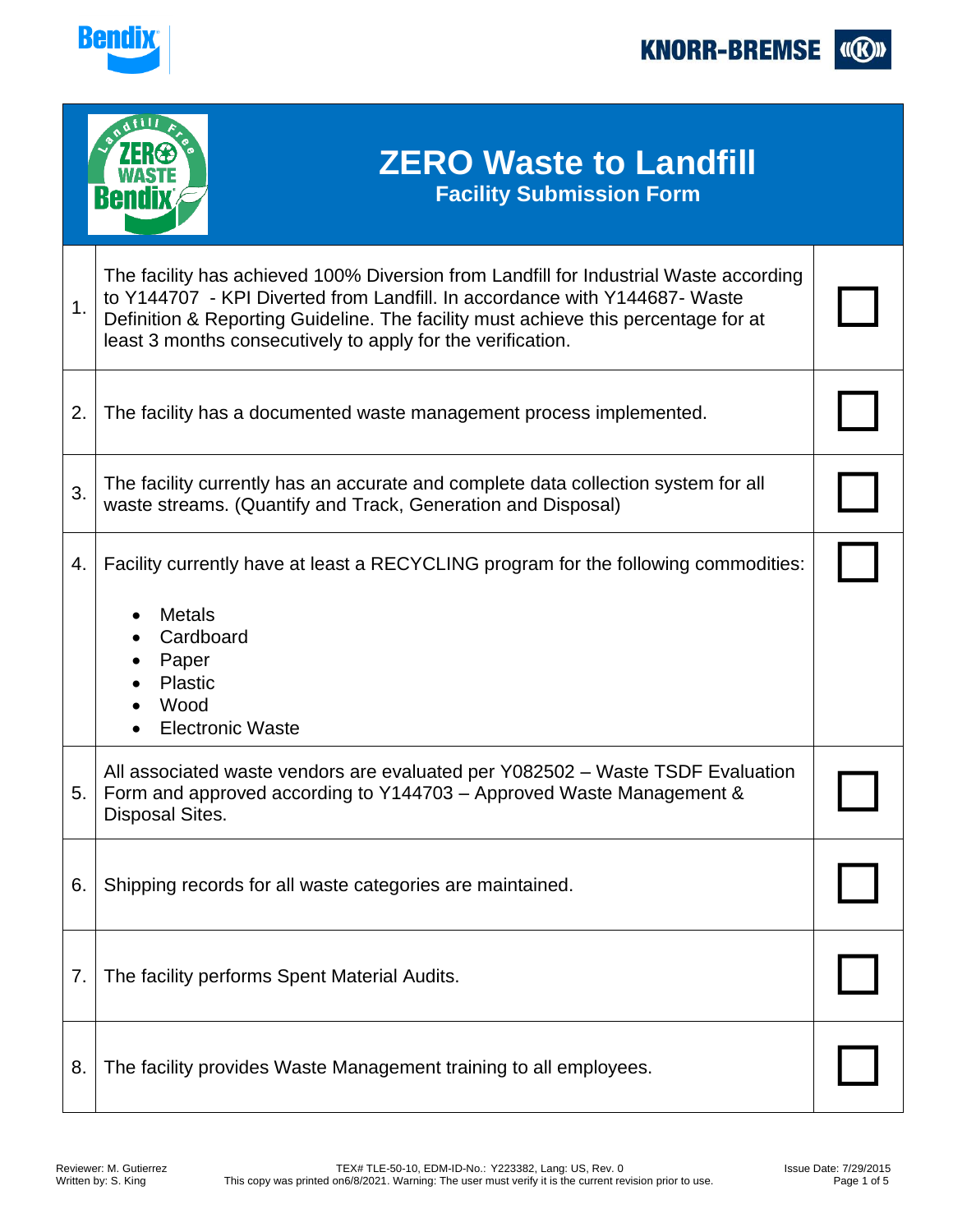



| <b>Credit Description</b>                                                                          |                                                                                                                                                                                                                                                                                                                                                                                                                                                                                                                                                                                                                                                                                                                                                                                                                                                                                                                      |  |
|----------------------------------------------------------------------------------------------------|----------------------------------------------------------------------------------------------------------------------------------------------------------------------------------------------------------------------------------------------------------------------------------------------------------------------------------------------------------------------------------------------------------------------------------------------------------------------------------------------------------------------------------------------------------------------------------------------------------------------------------------------------------------------------------------------------------------------------------------------------------------------------------------------------------------------------------------------------------------------------------------------------------------------|--|
| 1. The facility has achieved 100% Diversion from Landfill for Industrial Waste                     |                                                                                                                                                                                                                                                                                                                                                                                                                                                                                                                                                                                                                                                                                                                                                                                                                                                                                                                      |  |
| <b>Intent</b>                                                                                      | Ensure that the facility has implemented the correct actions to sustain a zero waste<br>to landfill program and that those actions have been implemented for a determined<br>amount of time.                                                                                                                                                                                                                                                                                                                                                                                                                                                                                                                                                                                                                                                                                                                         |  |
|                                                                                                    | The facility shall follow corporate procedure <b>Y144707</b> - <b>KPI Diverted from Landfill</b><br>to calculate the diversion rate, the diversion rate percentage is based on the spent<br>materials included in the scope outlined in <b>Y144687- Waste Definition &amp; Reporting</b><br>Guideline.                                                                                                                                                                                                                                                                                                                                                                                                                                                                                                                                                                                                               |  |
| <b>Requirement</b>                                                                                 | <b>Waste:</b> waste is any unavoidable material from an activity for<br>Y144687 - 3.1<br>which no economic demand exists and which must be disposed of. This includes<br>solids, liquids and sludges, but excludes aqueous waste that is treated on site and<br>directly discharged to a POTW. In addition, it excludes gaseous discharges, such as<br>vented gases. Hazardous and non-hazardous material that is re-used or recycled is<br>not counted as waste.                                                                                                                                                                                                                                                                                                                                                                                                                                                    |  |
|                                                                                                    | Y144687 - 3.5<br><b>Industrial Waste:</b> Wastes generated by the production or<br>manufacturing processes. It includes both hazardous and non-hazardous waste. It<br>does not include material that is sent off for recycling.                                                                                                                                                                                                                                                                                                                                                                                                                                                                                                                                                                                                                                                                                      |  |
| Corporate<br><b>Definition</b><br>$Y259682 -$<br><b>ZERO</b> waste<br>to landfill.<br><b>Spent</b> | <b>Spent Materials Included in the Scope:</b><br>All those identified and described in Y144687 Waste Definitions & Reporting<br><b>Guideline Spent materials include:</b><br>Industrial Waste: (hazardous, non-hazardous, universal, bio-hazardous)<br>$\bullet$<br>Non industrial waste: Trash (MSW), cafeteria trash, yard trash<br>Recovered material: (recycled metals and recycled materials, reused)<br>$\bullet$<br>Generated from ongoing, day-to-day operations, including episodic/periodic<br>$\bullet$<br>events such as equipment cleanouts, malfunctions,<br>• Non-conforming material (including unused chemicals), scrap metal<br>• Generated from onsite cafeteria even if managed by a 3rd party<br>contractor/vendor<br>Generated from one-off or sporadic non-operation events such as onsite<br>$\bullet$<br>company employee events, document clean up, 5s, equipment<br>decommissioning, etc. |  |
| <b>Materials</b>                                                                                   | <b>Spent Materials NOT Inluded in the Scope and Exceptions:</b><br>Materials from onsite environmental remediation activities/projects<br>$\bullet$<br>Generated from one-off construction and demolition activities (must have to<br>have its own program and tracking methodology)<br>Generated from plant closures<br>Industrial regulated wastes that that local legal regulations requiring it to be<br>٠<br>landfilled OR where no recycling alternatives exist are exempt from inclusion.<br>Quantity must NOT exceed 1 percent, by weight, of the facility's total annual<br>industrial waste generation or be < 1,000 kg (2200 lbs) annually.                                                                                                                                                                                                                                                               |  |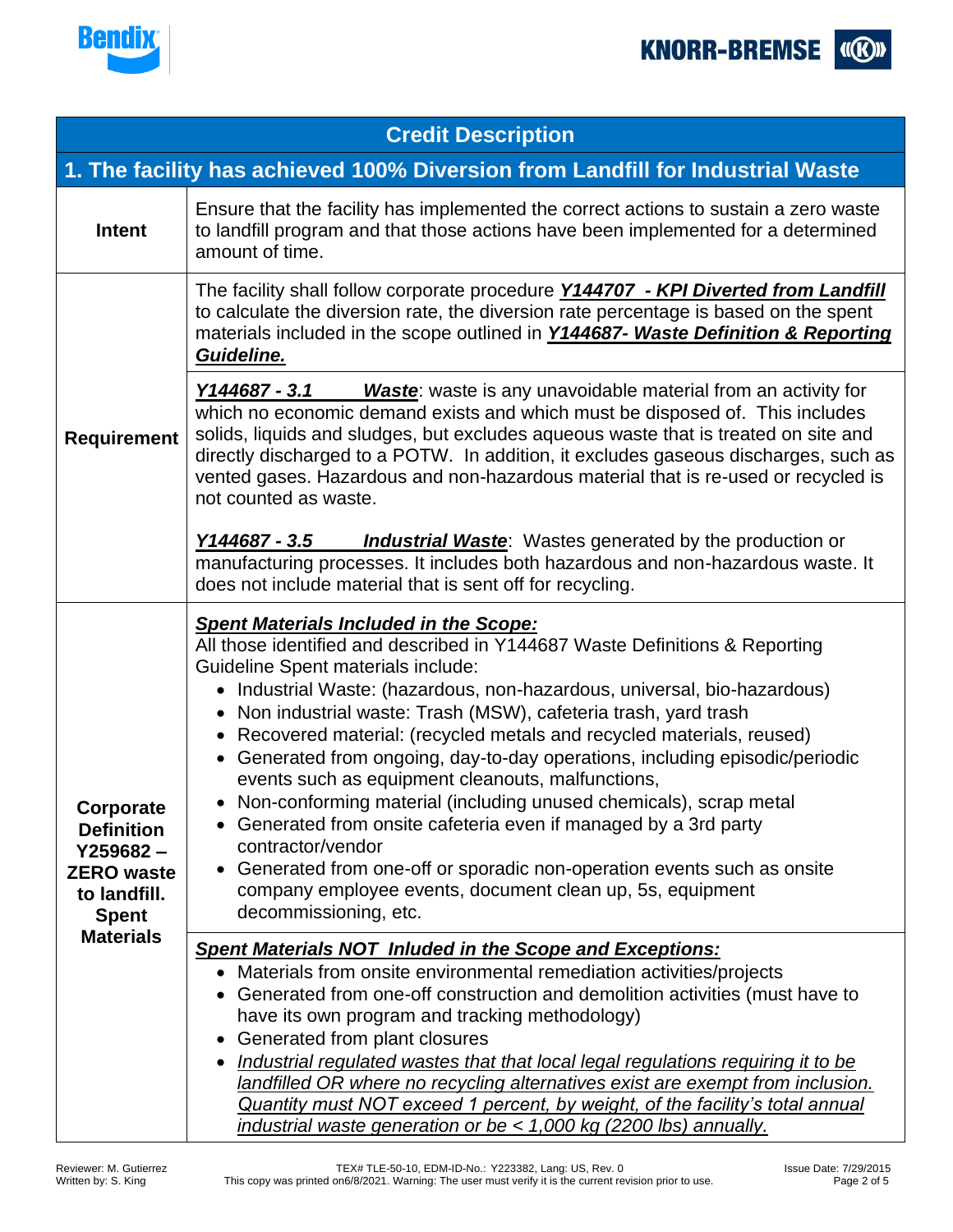



| 2. The facility has a documented waste management process implemented. |                                                                                                                                                                                                                                                                                                                       |  |
|------------------------------------------------------------------------|-----------------------------------------------------------------------------------------------------------------------------------------------------------------------------------------------------------------------------------------------------------------------------------------------------------------------|--|
| <b>Intent</b>                                                          | Ensure that a waste management process is used on the day to day operations of<br>the facility.                                                                                                                                                                                                                       |  |
| <b>Requirement</b>                                                     | The facility shall follow corporate procedure Y082501 - Waste Management, this<br>requirement is automatically granted if the facility has a valid ISO14001 certification.<br>This process must contemplate all adequate storage containers/bins for the waste<br>categories and proper labeling of those containers. |  |

## **3. The facility currently has an accurate and complete data collection system for all waste streams.**

| <b>Intent</b>      | To understand generation of every commodity or waste at the facility and how these<br>materials are processed.                                                                                                                                                                                                                                                                          |
|--------------------|-----------------------------------------------------------------------------------------------------------------------------------------------------------------------------------------------------------------------------------------------------------------------------------------------------------------------------------------------------------------------------------------|
| <b>Requirement</b> | The facility must compile data for each waste stream identified, data should capture<br>generation of waste in weight (when weight is not available, properly documented<br>estimation methods could be used). Data must also include associated costs (landfill<br>disposal cost, avoided landfill cost, recycling hauling costs, any other fees/cost) and<br>revenue (if applicable). |

| 4. Facility currently have at least a recycling program for the following<br>commodities: |                                                                                                                                                                               |  |
|-------------------------------------------------------------------------------------------|-------------------------------------------------------------------------------------------------------------------------------------------------------------------------------|--|
| <b>Intent</b>                                                                             | Stablish the minimum recycling requirements to start the zero-waste management<br>model.                                                                                      |  |
| <b>Requirement</b>                                                                        | The facility must have a way to recycle the following streams:<br>Metals (including aluminum cans)<br>Cardboard<br>Paper<br><b>Plastic</b><br>Wood<br><b>Electronic Waste</b> |  |

| 5. All waste (industrial, trash and recyclables) vendors are evaluated and<br>approved: |                                                                                                                                                                                 |  |
|-----------------------------------------------------------------------------------------|---------------------------------------------------------------------------------------------------------------------------------------------------------------------------------|--|
| Intent                                                                                  | Ensure all the third-party waste related vendors are audited and proper due<br>diligence is done.                                                                               |  |
| <b>Requirement</b>                                                                      | All waste disposal vendors (industrial, trash and recycled materials) used by the site<br>must be approved in <b>Y144703 - Approved Waste Management &amp; Disposal Sites</b> . |  |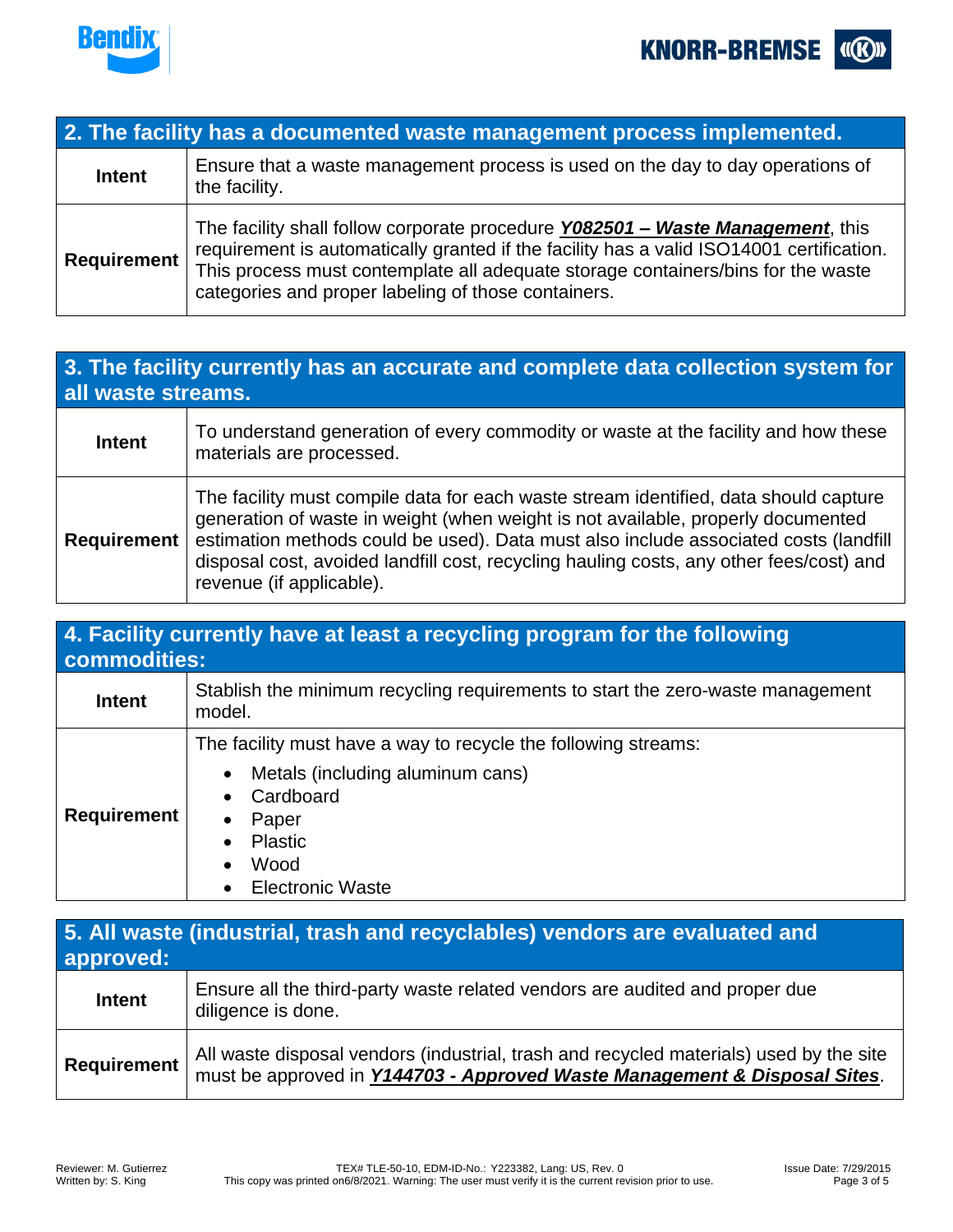



| 6. Shipping records for all waste categories are maintained. |                                                                                                                                 |  |
|--------------------------------------------------------------|---------------------------------------------------------------------------------------------------------------------------------|--|
| <b>Intent</b>                                                | To ensure records of waste management and programs are properly maintained.                                                     |  |
| Requirement                                                  | The facility must save all waste manifests and records in compliance with Y083647-<br><b>Corporate Record Retention Policy.</b> |  |

| 7. The facility performs Spent Material Audits. |                                                                                                                                                                          |  |
|-------------------------------------------------|--------------------------------------------------------------------------------------------------------------------------------------------------------------------------|--|
| <b>Intent</b>                                   | Ensure that the facility strives for the continuous improvement of the Waste<br>Management Program by periodically gathering more information on the program.            |  |
| <b>Requirement</b>                              | The facility must perform a Spent Material Audit following Y238158 - Spent Material<br>Audit Process Instruction at least once a year and document findings and actions. |  |

| 8. The facility provides Waste Management training to all employees. |                                                                                                                                                                                                                                  |  |
|----------------------------------------------------------------------|----------------------------------------------------------------------------------------------------------------------------------------------------------------------------------------------------------------------------------|--|
| <b>Intent</b>                                                        | Ensure that the facility strives for the continuous improvement of the Waste<br>Management Program by increase awareness throughout the work force.                                                                              |  |
| <b>Requirement</b>                                                   | The facility must provide waste management training to all employees at least once<br>a year, and it must be included in the onboarding (new hire training), training<br>procedures are in alignment with ISO14001 requirements. |  |